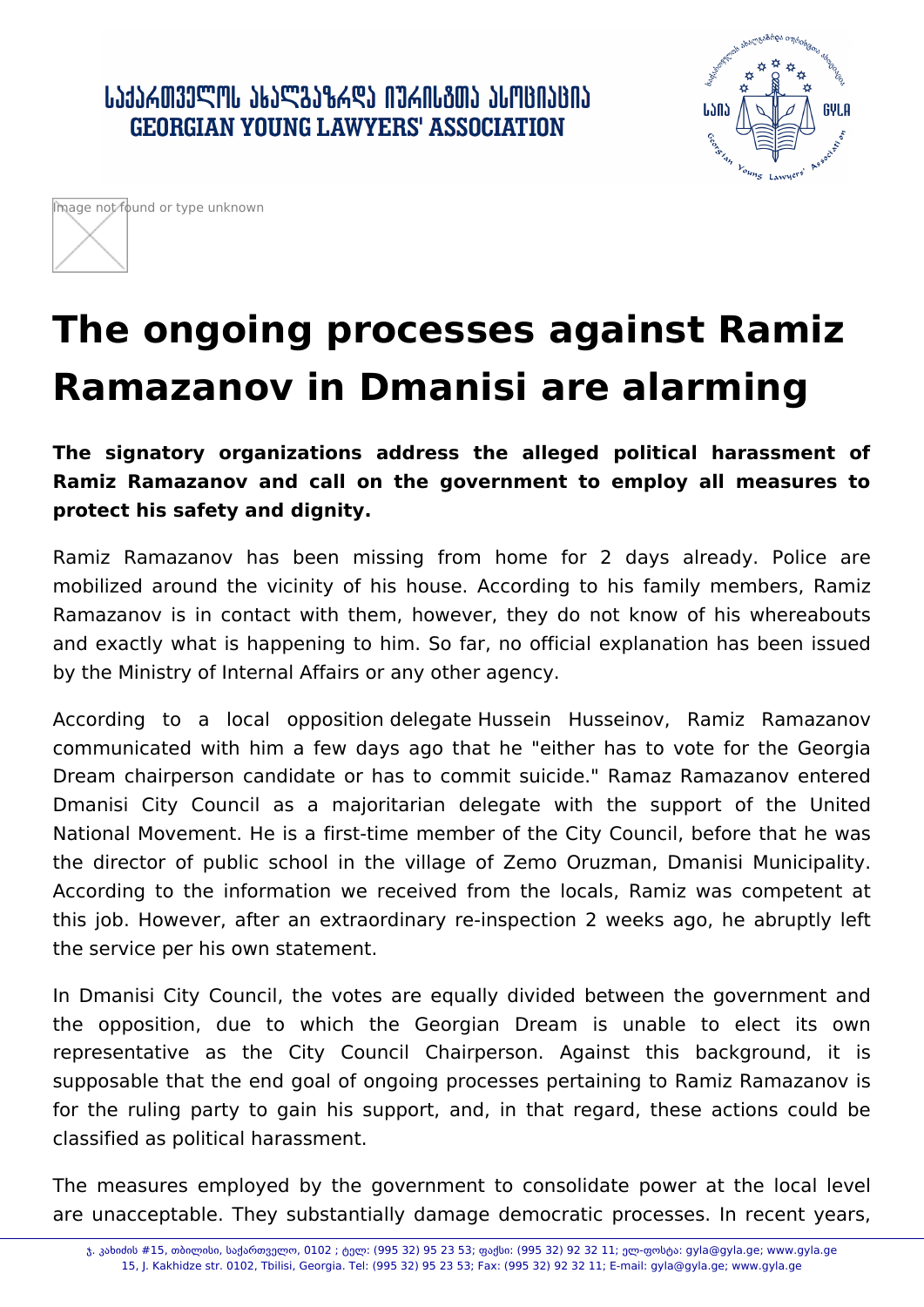## ᲡᲐᲥᲐᲠᲗᲕᲔᲚᲝᲡ ᲐᲮᲐᲚᲒᲐᲖᲠᲓᲐ ᲘᲣᲠᲘᲡᲒᲗᲐ ᲐᲡᲝᲪᲘᲐᲪᲘᲐ **GEORGIAN YOUNG LAWYERS' ASSOCIATION**



there were cases in the country where, due to alleged political harassment and pressure, individuals  $\Box$  health has deteriorated sharply, and, some cases even ended with fatalities (for instance, the case of Ia Kerzaia, the case of Nugzar Putkaradze). It seems that in the peripheries such practices take even more severe and exposed forms.

The media reports about the illegal surveillance and mass control of school principals are alarming. This is the most severe form of political instrumentalization of educational institutions, as well as the practice of deprivation of human rights. Furthermore, the instrumentalization of law enforcement in political processes is even more worrying. This damages public confidence in the institution.

Such experiences deprive citizens of confidence in political processes and have a paralyzing effect on their political participation. It is clear that such practices in regions densely populated by ethnic minorities carry additional social derivatives, especially since a few months ago Dmanisi was a place of severe confrontations.

In these circumstances, we, the signatory organizations call on:

#### **The Ministry of Internal Affairs**

Ensure Ramiz Ramazanov **TITITITI** return home, protecting his security, freedom and dignity;

### **The Prosecutor's Office of Georgia**

Promptly launch an investigation into the alleged political persecution of Ramiz Ramazanov and purvey information to the public pertaining to the corresponding process;

### **"Georgian Dream-Democratic Georgia"**

Recognize the dire political and social consequences of the said actions and revert processes to a democratic framework.

### **Social Justice Center**

### **International Society for Fair Elections and Democracy**

ჯ. კახიძის #15, თბილისი, საქართველო, 0102 ; ტელ: (995 32) 95 23 53; ფაქსი: (995 32) 92 32 11; ელ-ფოსტა: gyla@gyla.ge; www.gyla.ge 15, J. Kakhidze str. 0102, Tbilisi, Georgia. Tel: (995 32) 95 23 53; Fax: (995 32) 92 32 11; E-mail: gyla@gyla.ge; www.gyla.ge